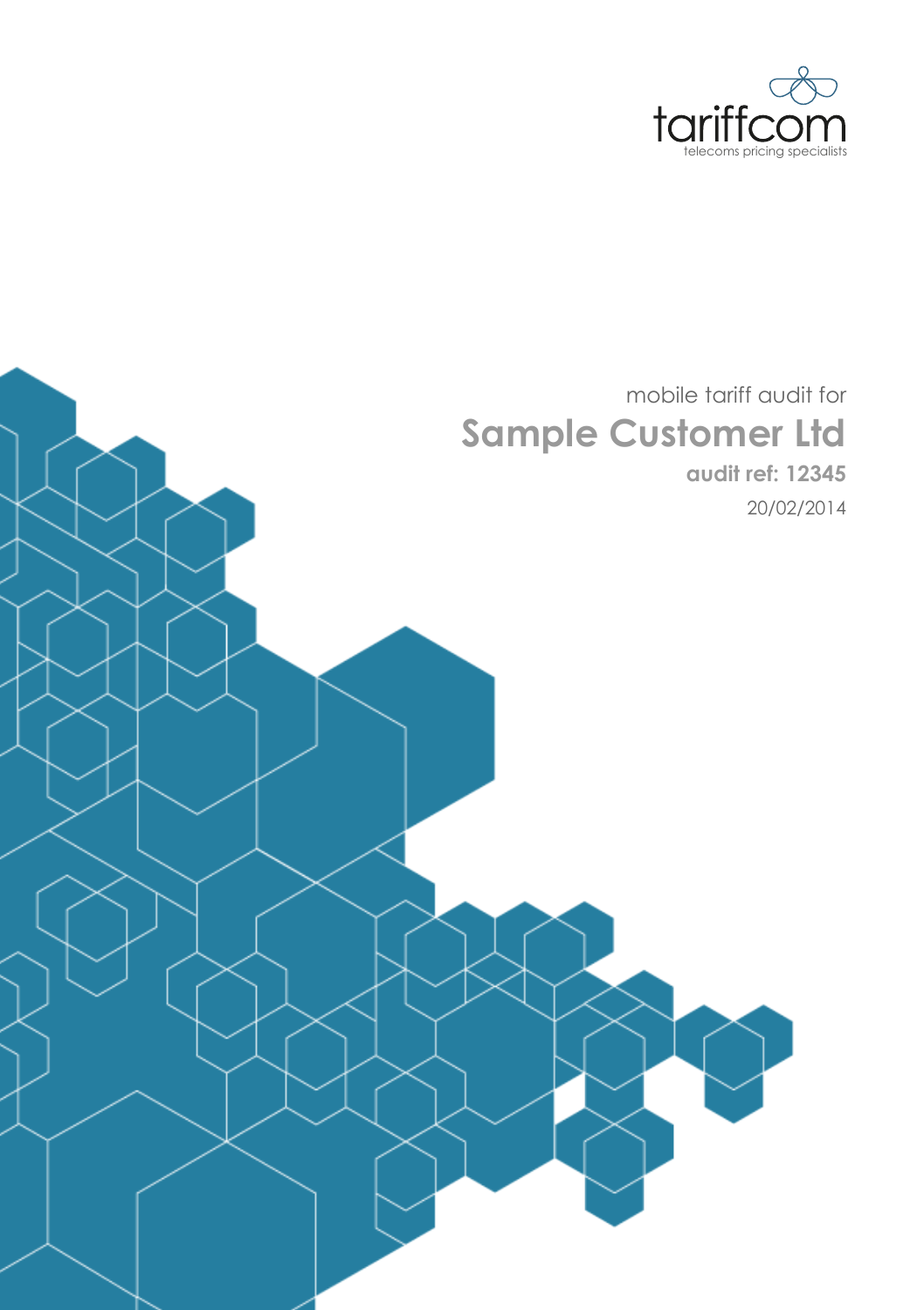

| Part 1 | executive summary |
|--------|-------------------|
|        |                   |

- Part 2 analysis process
- Part 3 breakdown of current calls & charges
- Part 4 called minutes split by destination & time
- Part 5 most dialled numbers
- Part 6 current charges per connection
- Part 7 breakdown of alternative tariffs
- Part 8 call profile per connection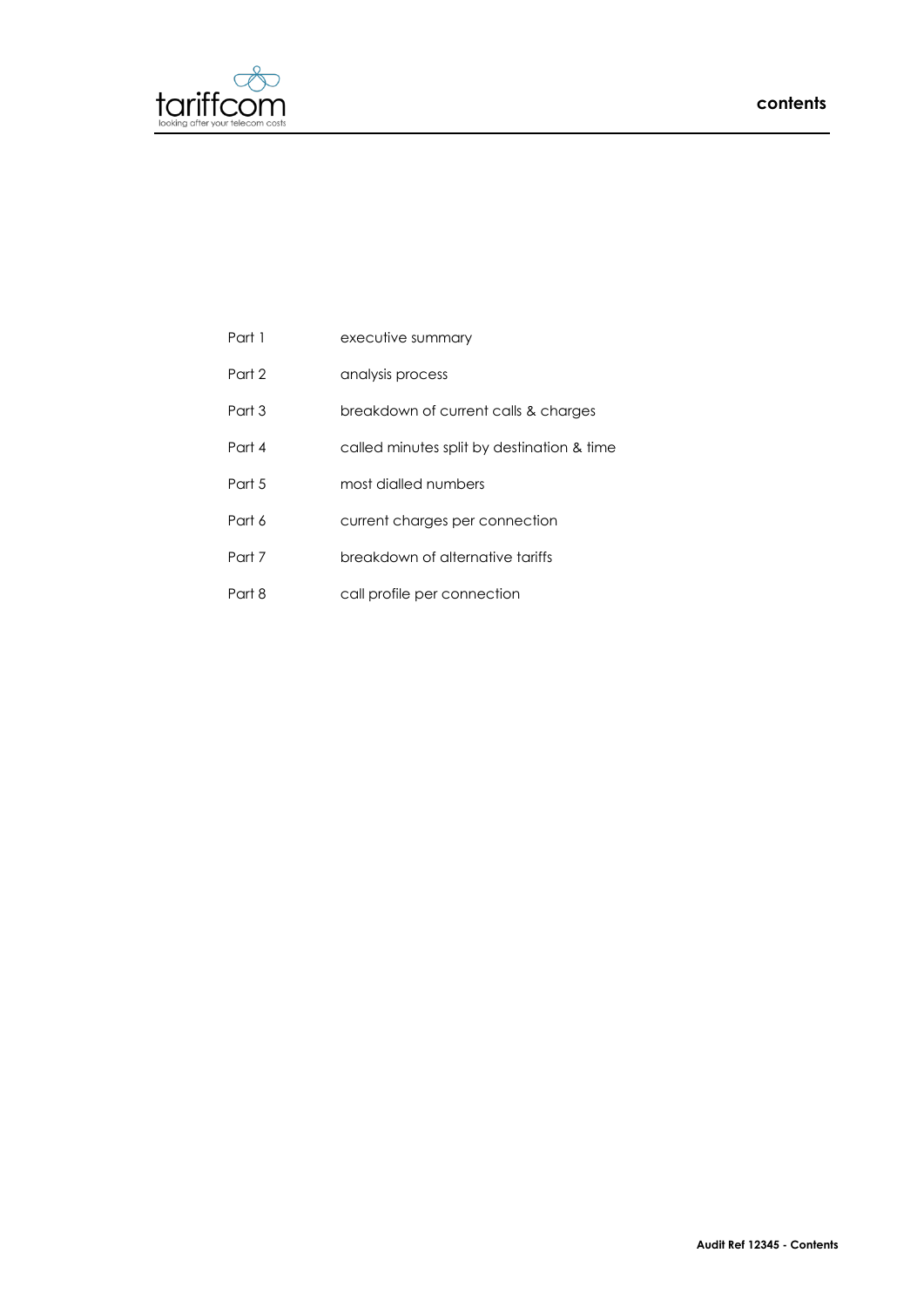## **executive summary**



| <b>Customer:</b><br><b>Connections:</b><br><b>Current Tariffs:</b> | Sample Customer<br>20<br>Vodafone Business Share 5000 |          |
|--------------------------------------------------------------------|-------------------------------------------------------|----------|
| <b>Current Charges</b>                                             | monthly                                               | annually |
| For all connections:                                               | £1,289                                                | £15,469  |
| Average per connection (ARPU):                                     | £64                                                   | £773     |
|                                                                    |                                                       |          |
| <b>Most Competitive Alternative</b>                                | monthly                                               | annually |
| For all connections:                                               | £645                                                  | £7,740   |
| Average per connection (ARPU):                                     | £32                                                   | £387     |
|                                                                    |                                                       |          |
| <b>Financial Saving</b>                                            | monthly                                               | annually |
| For all connections:                                               | £644                                                  | £7,729   |
| Average per connection:                                            | £32                                                   | £386     |
|                                                                    |                                                       |          |
|                                                                    |                                                       |          |
|                                                                    |                                                       |          |



**Based on the analysed bills, a saving of 50% (or £7729 per year) would be achieved on the**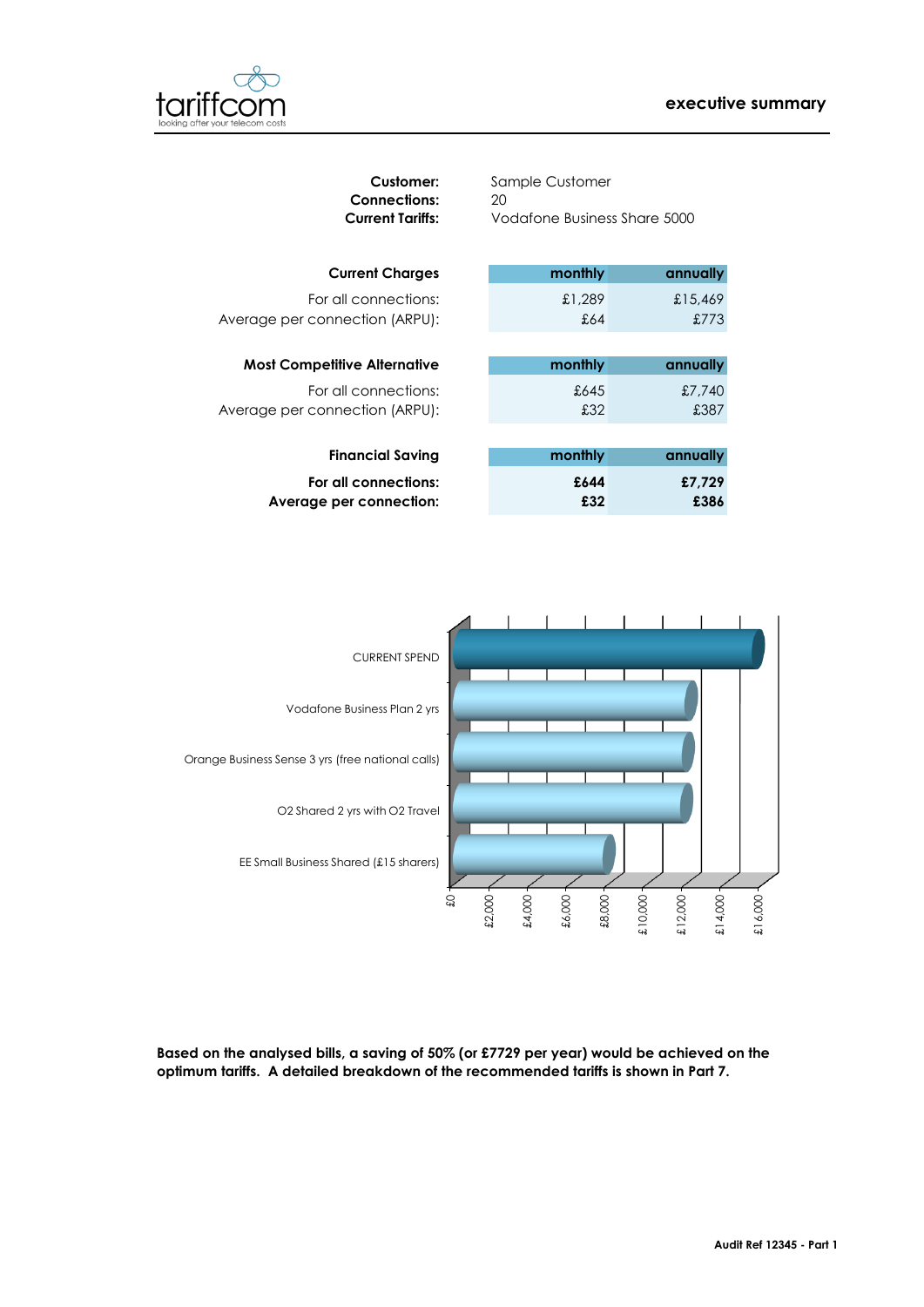

The analysis has been carried out by Tariffcom Ltd - the UK's leading independent telecoms pricing consultancy. Specialising in the analysis of fixed-line and mobile telecoms tariffs, the company provides services and analysis software to many leading network operators as well as telecoms consultants and end-users.

One of the company's key attributes is its independence and all analysis involved in the creation of this report is completely impartial. To discuss this report or any of our services contact Tariffcom, quoting the reference number shown on the front cover of this report.

- included in the audit. Although over 50 tariffs may have been included in the analysis, only the results for the most competitive ones are shown in this report. The analysis takes account of any minimum charges, bundled calls and discount schemes. The cost of each individual call has been calculated at each of the alternative tariffs
- $\bullet$ this report. It is assumed that all handsets will be moved to the same network and, for example, existing Vodafone to Vodafone calls will become O2 to O2 if they move to the O2 network. 'Company Mobiles' means calls between the handsets which have been analysed for
- called handset is on the network which was originally allocated the dialled number. Where the bill indicates that a call is cross network (i.e. to a mobile number on a network other than the originating network) but doesn't specify which of the other networks the call is to, we assume that the number has not been ported and that the
- $\bullet$ The results shown are based on the data analysed. There is no guarantee that the same savings will be achieved on future bills as the call-profiles of these could be significantly different from those analysed.
- The comparison excludes connection charges and all figures in the report are exclusive of VAT.
- Details of the bills analysed for this report (including the invoice dates) are shown in Part 6.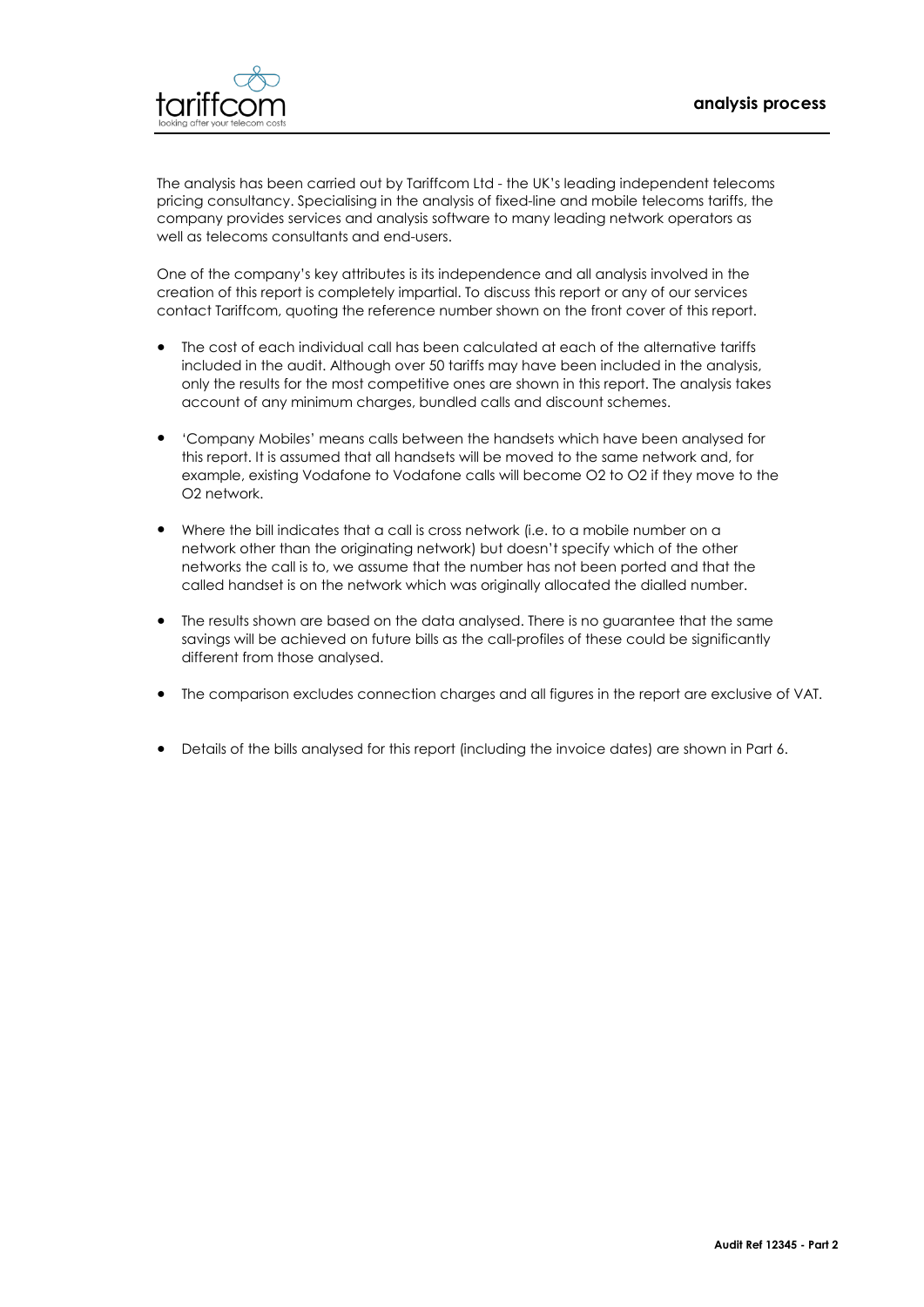

| For period of 1 month:        | <b>Minutes</b> | % of Minutes | <b>Current Cost</b> | % of Cost |
|-------------------------------|----------------|--------------|---------------------|-----------|
| <b>Current Rental Charges</b> | n/a            | n/a          | £521.80             | 40%       |
| <b>Main UK Voice Calls</b>    |                |              |                     |           |
| <b>National Calls</b>         | 1.191          | 20%          |                     |           |
| <b>Company Mobiles</b>        | 1,708          | 29%          | £3.80               | 0%        |
| 3 Mobiles                     | 111            | 2%           |                     |           |
| O <sub>2</sub> Mobiles        | 996            | 17%          |                     |           |
| Orange Mobiles                | 263            | $5\%$        |                     |           |
| <b>T-Mobile Mobiles</b>       | 184            | 3%           |                     |           |
| <b>Vodafone Mobiles</b>       | 484            | 8%           |                     |           |
| Voicemail Retrieval           | 78             | $1\%$        |                     |           |
| <b>Standard Text Messages</b> | n/a            | n/a          |                     |           |
| Other                         |                |              |                     |           |
| <b>International Calls</b>    | 81             | $1\%$        | £12.60              | $1\%$     |
| International Text Messages   | n/a            | n/a          | £5.92               | 0%        |
| Roaming Calls & Texts         | 689            | 12%          | £365.29             | 28%       |
| Other Calls & Texts           | 56             | $1\%$        | £66.40              | 5%        |
| Data                          | n/a            | n/a          | £313.25             | 24%       |
| Discount                      | n/a            | n/a          |                     | n/a       |
|                               |                |              |                     |           |
| <b>Total</b>                  | 5,841          |              | £1,289.06           |           |
| Average per connection        | 292            |              | £64.45              |           |

## **Notes:**

- 1. All charges exclude VAT
- 2. 'Current Rental' includes any charges for itemised billing
- 3. 'National Calls' includes calls to UK numbers beginning '01' or '02'
- 4. 'Company Mobiles' means calls between the handsets which have been analysed for this report.
- 5. Where the mobile network called cannot be identified from the billing information, we assume that the call is to the network originally owning the number range.
- 6. 'International' means any call from the UK to another country
- 7. 'Roaming' means any call made or received by the handset while the user is abroad
- 8. 'Other' includes calls to Directory Enquiries, 0845, 0870 and Premium Rate numbers as well as Premium Text or Information Services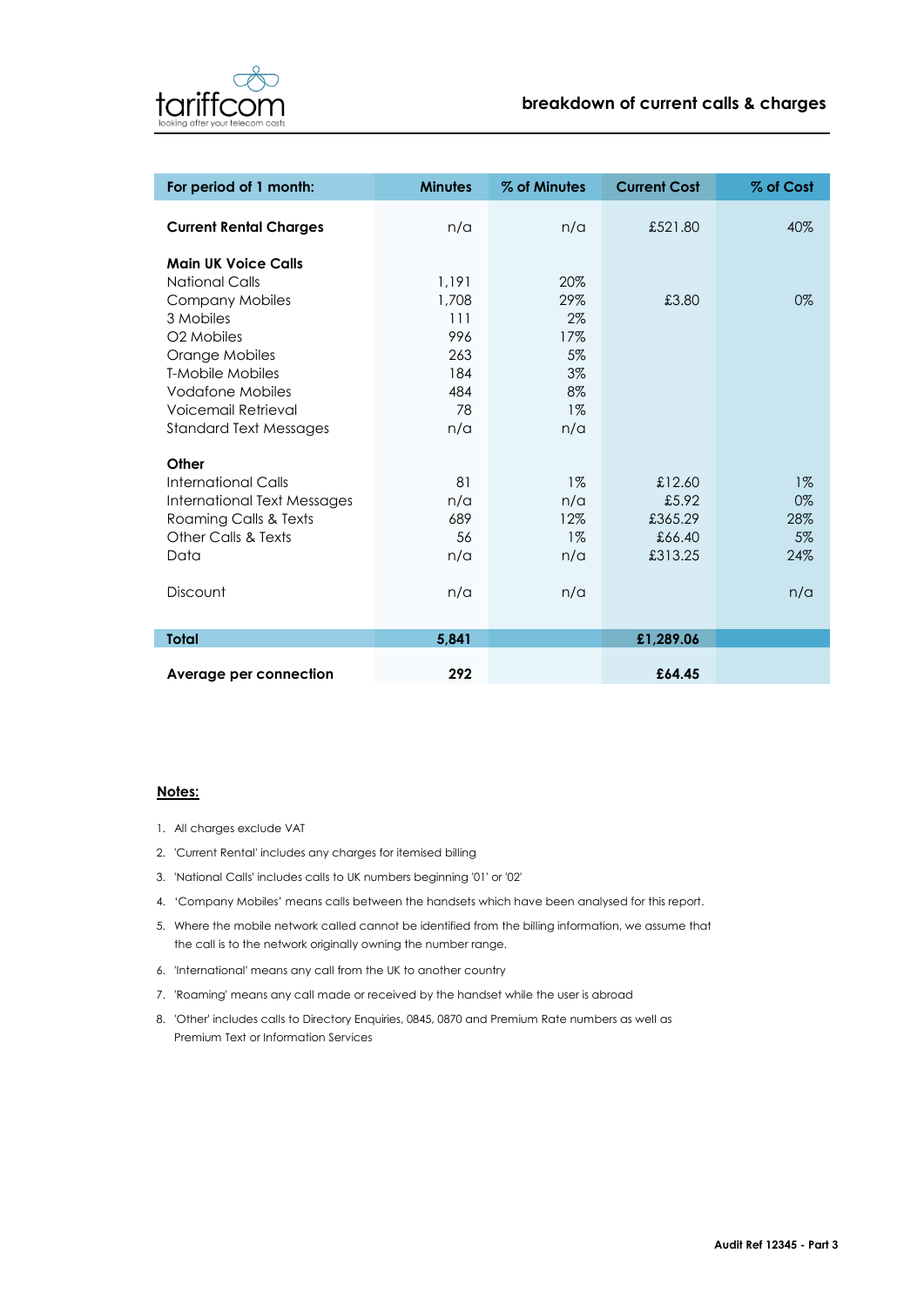



## **most dialled numbers**

**81%**

| <b>Dialled</b> | Called      | $%$ of      | <b>Dialled</b> | <b>Called</b> | $\%$ of     |
|----------------|-------------|-------------|----------------|---------------|-------------|
| <b>Number</b>  | <b>Mins</b> | <b>Mins</b> | <b>Number</b>  | <b>Mins</b>   | <b>Mins</b> |
| 07899XXXXXX    | 273         | 5%          | 01698XXXXXX    | 177           | 3%          |
| 07767XXXXXX    | 236         | $4\%$       | 01698XXXXXX    | 136           | 2%          |
| 07767XXXXXX    | 219         | $4\%$       | 01942XXXXXX    | 100           | 2%          |
| 07970XXXXXX    | 204         | $3\%$       | 01279XXXXXX    | 58            | 1%          |
| 01698XXXXXX    | 177         | $3\%$       | 01313XXXXXX    | 55            | $1\%$       |
| 07795XXXXXX    | 158         | $3\%$       | 01698XXXXXX    | 53            | 1%          |
| Incoming call  | 150         | $3\%$       | 01419XXXXXX    | 39            | 1%          |
| 07767XXXXXX    | 138         | $2\%$       | 01698XXXXXX    | 33            | 1%          |
| 01698XXXXXX    | 136         | $2\%$       | 01558XXXXXX    | 31            | 1%          |
| 07703XXXXXX    | 123         | $2\%$       | 01415XXXXXX    | 29            | $0\%$       |
| <b>Total</b>   | 1,815       | 31%         | Total          | 711           | 12%         |

This table shows the ten numbers called most by all connections:

■Weekend (9%)

This table shows the ten LANDLINE numbers called most by all connections:

| <b>Dialled</b><br><b>Number</b> | <b>Called</b><br>Mins | $\%$ of<br>Mins |
|---------------------------------|-----------------------|-----------------|
| 01698XXXXXX                     | 177                   | $3\%$           |
| 01698XXXXXX                     | 136                   | $2\%$           |
| 01942XXXXXX                     | 100                   | $2\%$           |
| 01279XXXXXX                     | 58                    | $1\%$           |
| 01313XXXXXX                     | 55                    | $1\%$           |
| 01698XXXXXX                     | 53                    | $1\%$           |
| 01419XXXXXX                     | 39                    | $1\%$           |
| 01698XXXXXX                     | 33                    | $1\%$           |
| 01558XXXXXX                     | 31                    | $1\%$           |
| 01415XXXXXX                     | 29                    | 0%              |
| Total                           | 711                   | 12%             |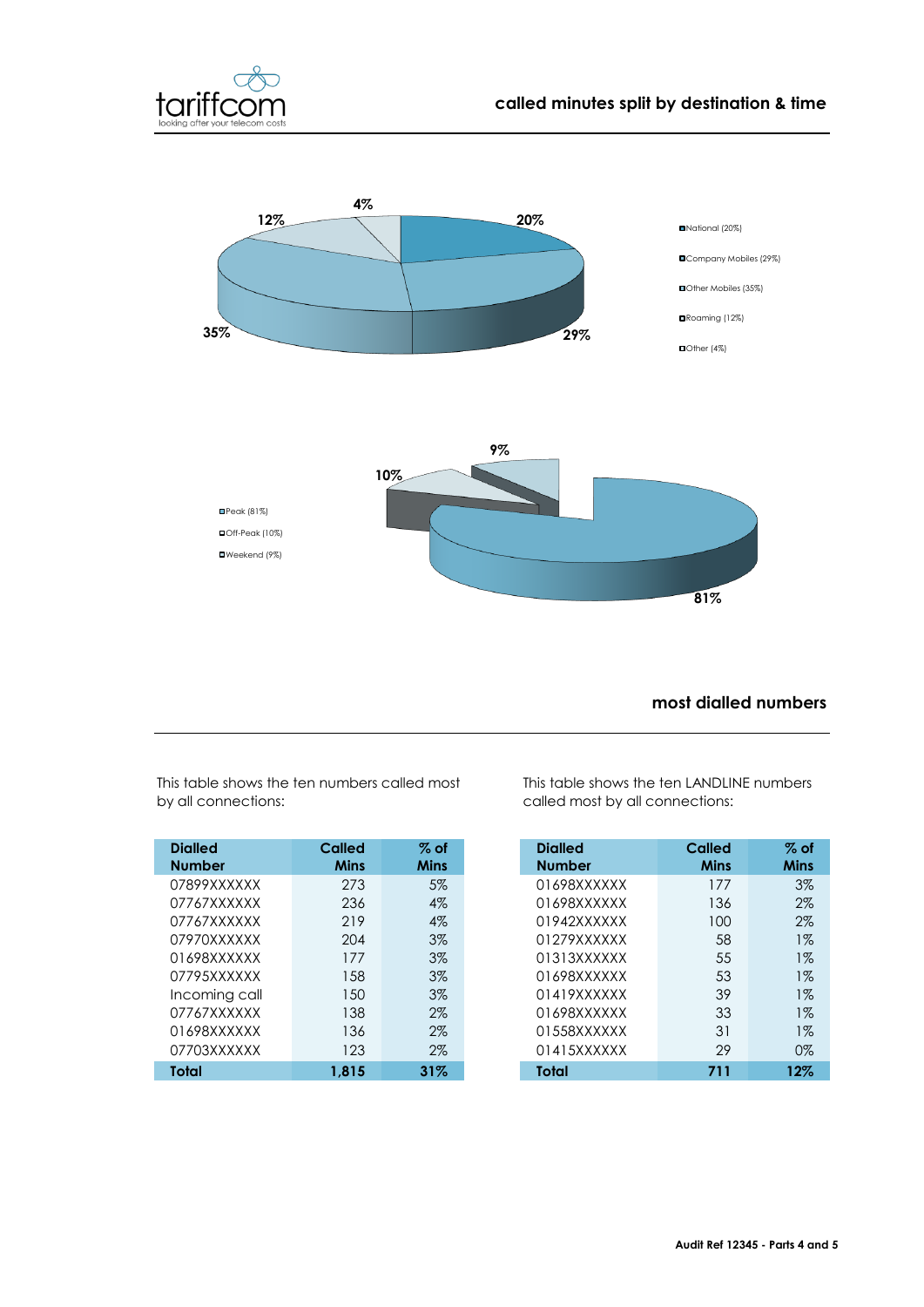

### **20 connections analysed over 1 month to 01/01/2014**

| Connection    | $\sim$<br>Inactive Devices | Voice | Data | <b>B/berry Enterprise</b> | <b>B/berry Internet</b> | <b>Current Tariff</b>                | Rental  | <b>Call Charges</b> | <b>Discount</b> | <b>Net Bill After</b><br><b>Any Discount</b> |
|---------------|----------------------------|-------|------|---------------------------|-------------------------|--------------------------------------|---------|---------------------|-----------------|----------------------------------------------|
| 07767XXXXXX   |                            | ✔     |      |                           |                         | Vodafone BS 5000 Sharer + 500MB BIS  | £20.00  | £0.51               | £0.00           | £20.51                                       |
|               |                            | ✔     |      |                           |                         |                                      |         |                     |                 |                                              |
| 07767XXXXXX   |                            | ✓     |      |                           |                         | Vodafone BS 5000 Sharer + 500MB BIS  | £20.00  | £23.34              | £0.00           | £43.34                                       |
| 07767XXXXXX   |                            |       |      |                           |                         | Vodafone BS 5000 Sharer              | £15.00  | £0.00               | £0.00           | £15.00                                       |
| 07767XXXXXX   |                            | ✔     |      |                           |                         | Vodafone BS 5000 Sharer              | £15.00  | £0.00               | £0.00           | £15.00                                       |
| 07767XXXXXX   |                            | ✔     |      |                           |                         | Vodafone BS 5000 Sharer              | £15.00  | £5.45               | £0.00           | £20.45                                       |
| 07767XXXXXX   |                            | ✔     |      |                           |                         | Vodafone BS 5000 Sharer + 500MB BIS  | £20.00  | £1.52               | £0.00           | £21.52                                       |
| 07767XXXXXX   |                            | ✓     |      |                           |                         | Vodafone BS 5000 Sharer + 500MB Data | £20.00  | £15.91              | £0.00           | £35.91                                       |
| 07771XXXXXX   |                            | ✔     |      |                           |                         | Vodafone BS 5000 Sharer              | £15.00  | £0.00               | £0.00           | £15.00                                       |
| 07771XXXXXX   |                            | ✔     |      |                           |                         | Vodafone BS 5000 Sharer              | £15.00  | £0.00               | £0.00           | £15.00                                       |
| 07779XXXXXX   |                            | ✔     |      |                           |                         | Vodafone BS 5000 Sharer              | £15.00  | £3.83               | £0.00           | £18.83                                       |
| 07785XXXXXX   |                            | ✓     |      |                           |                         | Vodafone BS 5000 Sharer + 500MB Data | £20.00  | £456.69             | £0.00           | £476.69                                      |
| 07792XXXXXX   |                            | ✔     |      |                           |                         | Vodafone BS 5000 Sharer              | £15.00  | £0.00               | £0.00           | £15.00                                       |
| 07792XXXXXX   |                            | ✓     |      |                           |                         | Vodafone BS 5000 Sharer + 1GB Data   | £23.40  | £13.22              | £0.00           | £36.62                                       |
| 07802XXXXXX   |                            | ✓     |      |                           |                         | Vodafone BS 5000 Sharer + 500MB BIS  | £20.00  | £160.52             | £0.00           | £180.52                                      |
| 07818XXXXXX   |                            | ✔     |      |                           |                         | Vodafone BS 5000 Sharer              | £15.00  | £14.39              | £0.00           | £29.39                                       |
| 07854XXXXXX   | √                          | ✔     |      |                           |                         | Vodafone BS 5000 Sharer              | £15.00  | £0.00               | £0.00           | £15.00                                       |
| 07854XXXXXX   |                            | ✔     |      |                           |                         | Vodafone BS 5000 Sharer              | £15.00  | £52.50              | £0.00           | £67.50                                       |
| 07896XXXXXX   |                            | ✔     |      |                           |                         | Vodafone BS 5000 Sharer              | £15.00  | £0.00               | £0.00           | £15.00                                       |
| 07899XXXXXX   |                            | ✓     |      |                           |                         | Vodafone BS 5000 + 1GB Data          | £193.40 | £17.98              | £0.00           | £211.38                                      |
| 07970XXXXXX   |                            | ✔     |      |                           |                         | Vodafone BS 5000 Sharer + 500MB BIS  | £20.00  | £1.40               | £0.00           | £21.40                                       |
| <b>Totals</b> |                            |       |      |                           |                         |                                      | £521.80 | £767.26             | £0.00           | £1.289.06                                    |

**1 out of 20 devices appear to be inactive**

**TOTAL COST £1,289.06**

**ANNUALISED COST £15,468.72**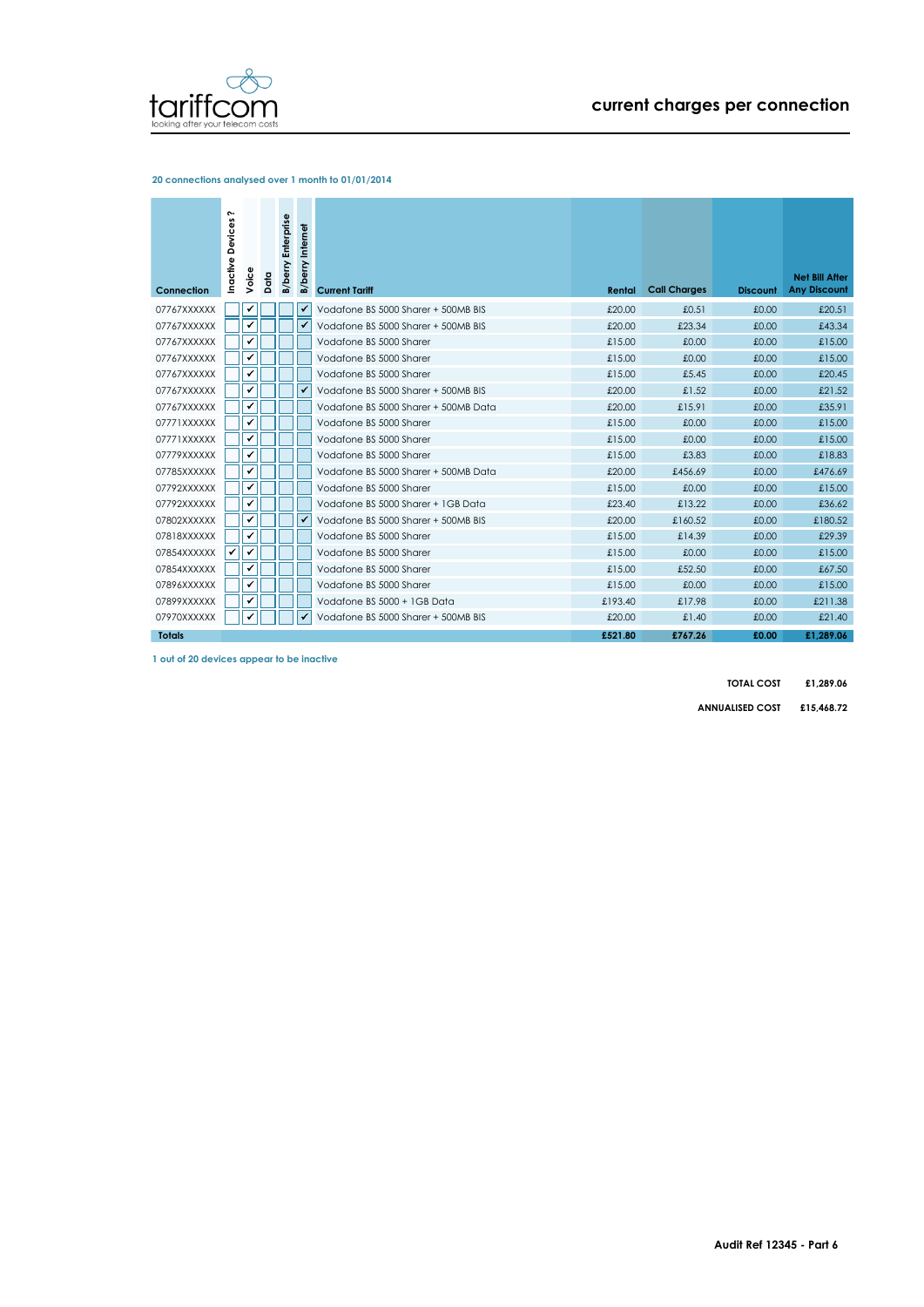

| <b>Current Annualised Spend:</b><br>£15.469                                                                                                                                            |                                                                                                        | E<br>E                                                                                               |                                                                                                                                                          |                                                                           |  |  |
|----------------------------------------------------------------------------------------------------------------------------------------------------------------------------------------|--------------------------------------------------------------------------------------------------------|------------------------------------------------------------------------------------------------------|----------------------------------------------------------------------------------------------------------------------------------------------------------|---------------------------------------------------------------------------|--|--|
|                                                                                                                                                                                        |                                                                                                        |                                                                                                      | orange                                                                                                                                                   | vodafone                                                                  |  |  |
| <b>Price Plan</b>                                                                                                                                                                      | Business Share 3300 with O2<br>Travel                                                                  | <b>Small Business 2.500 Minutes</b><br>& 2.500 Texts                                                 | <b>Business Sense 2000 (free</b><br>national calls)                                                                                                      | <b>Business Plan 2000</b>                                                 |  |  |
| <b>Contract Term</b>                                                                                                                                                                   | 24 months                                                                                              | 24 months                                                                                            | 36 months                                                                                                                                                | 24 months                                                                 |  |  |
| <b>Lead Rental</b><br><b>Additional Voice Rentals</b><br><b>Additional Shared Texts</b><br>BIS / BES Express Bolt-On                                                                   | £126.44<br>£294.12<br>19 @ £15.48<br>£7.50<br>700 texts                                                | £50.00<br>20 @ £15.00<br>£300.00                                                                     | £90.52<br>19 @ £13.50<br>£273.09<br>5 @ 500MB<br>£25.00                                                                                                  | £80.00<br>19 @ £15.00<br>£285.00                                          |  |  |
| BIS/iPhone/Smartphone 500MB<br>BIS/iPhone/Smartphone 750MB                                                                                                                             | 10 @ £5.00<br>£50.00                                                                                   |                                                                                                      |                                                                                                                                                          | 5 @ £5.00<br>£25.00                                                       |  |  |
| 500MB Data Top Up<br>100 UK to EU Minutes<br>100 EU Roaming Minutes<br>60 Global Roaming Minutes<br><b>Roaming Data Bundles</b><br>Shared UK Data<br>Orange Email/Internet World 100MB |                                                                                                        | 3 @ f.5.00<br>£15.00<br>3 @ £8.33<br>£24.99<br>6 @ £8.33<br>£49.98<br>£54.48<br>4GB Shared<br>£32.00 | £22.50<br>3GB<br>1 @ £125.00<br>£125.00                                                                                                                  | £25.00<br>5 @ £5.00                                                       |  |  |
| Chargeable Calls                                                                                                                                                                       | £502.46                                                                                                | £118.53                                                                                              | £450.89                                                                                                                                                  | £584.74                                                                   |  |  |
| <b>Monthly Total</b><br><b>Annualised Total</b>                                                                                                                                        | £980.52<br>£11.766.22                                                                                  | £644.98<br>£7.739.78                                                                                 | £987.00<br>£11.843.96                                                                                                                                    | £999.74<br>£11.996.86                                                     |  |  |
| <b>Net Annualised Total</b>                                                                                                                                                            | £11.766.22                                                                                             | £7,739.78                                                                                            | £11,843.96                                                                                                                                               | £11,996.86                                                                |  |  |
| Versus Current (£ pa):                                                                                                                                                                 | $-$ £3,702.50                                                                                          | $-$ £7,728.94                                                                                        | $-£3,624.76$                                                                                                                                             | $-£3,471.86$                                                              |  |  |
| Versus Current (%):                                                                                                                                                                    | $-24%$                                                                                                 | $-50%$                                                                                               | $-23%$                                                                                                                                                   | $-22%$                                                                    |  |  |
| Notes:                                                                                                                                                                                 | Includes unlimited calls to the 10<br>ومرتبط والمستردين المرتبة المراسين الرائي والمساكلين بالمراس ومد |                                                                                                      | Includes unlimited calls to National<br>according to the department of the state of the state of the state of the state of the state of the state of the | Includes unlimited calls to UK<br>The constitution of the computer of the |  |  |

Includes unlimited calls to the 10 most dialled landline numbers shown in Part 5

**See Part 9 for allocation of individual bolt-ons.** This consists of Business Share 1,300<br>with 2,000 extra minutes

Includes unlimited calls to National numbers, 50 texts per user and 2,000 shared texts.

Includes additional 10% discount on all voice rental

Includes unlimited calls to UK landline numbers

Includes World Data Traveller

L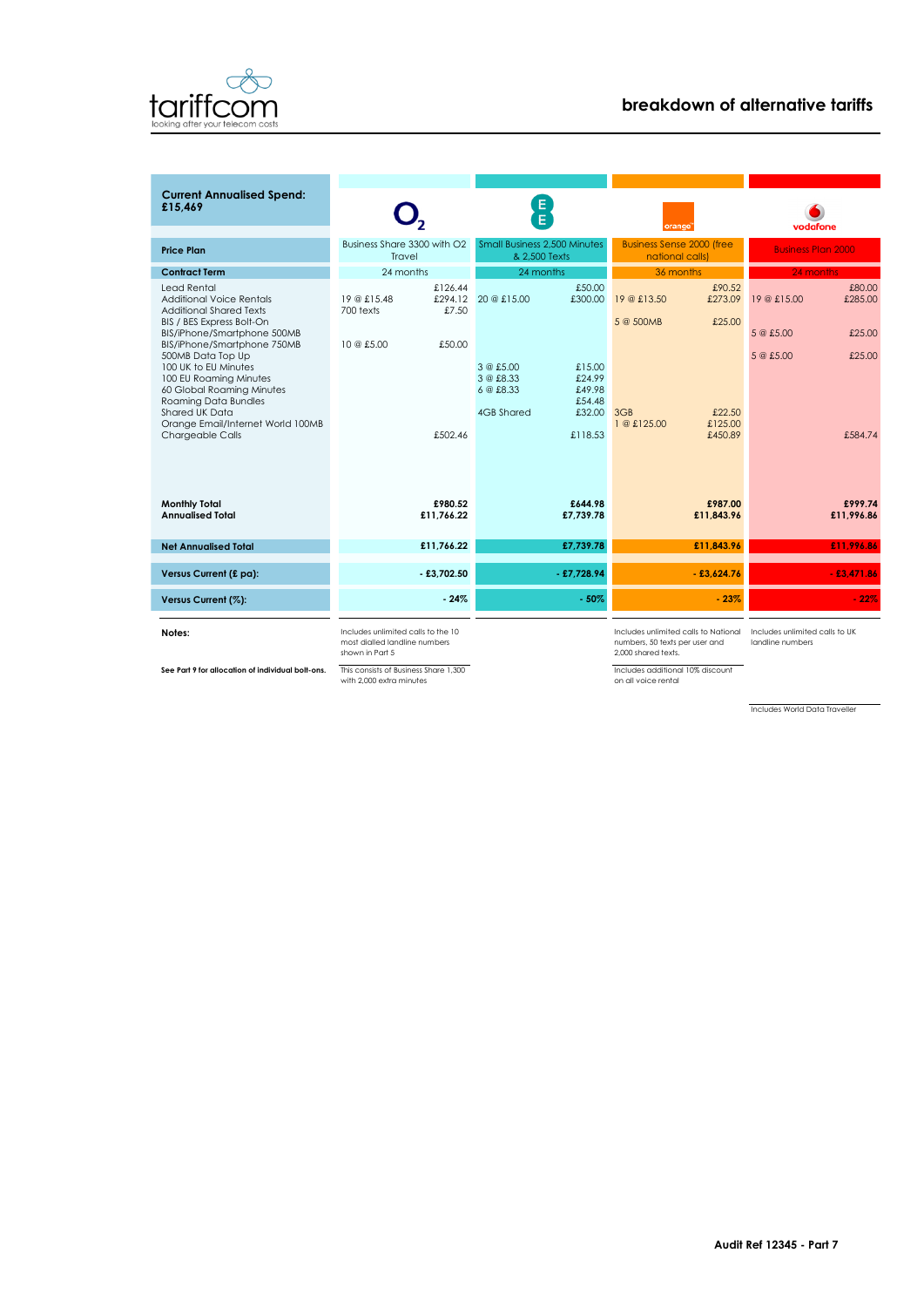

### **Usage below is for a period of 1 month**

|               | <b>Minutes</b>      |      | <b>Call Time Periods</b> |         | <b>Called Destinations (% of Minutes)</b> |                 |       |          |          |        |        |           |              | <b>Texts &amp; Data Usage</b> |       |                 |                |                       |                      |
|---------------|---------------------|------|--------------------------|---------|-------------------------------------------|-----------------|-------|----------|----------|--------|--------|-----------|--------------|-------------------------------|-------|-----------------|----------------|-----------------------|----------------------|
| Connection    | Analysed<br>Minutes | eak  | Off-Peak                 | Weekend | National                                  | Company Mobiles | 8     | Vodafone | T-Mobile | Orange | Φ<br>Ľ | Voicemail | nternational | Roaming                       | Other | Texts<br>ompany | Standard Texts | (aw<br>Data<br>$\leq$ | Data (MB)<br>Roaming |
| 07767XXXXXX   | 882                 | 94%  | 3%                       | 3%      | 33%                                       | 32%             | 18%   | 10%      | 2%       | 5%     | 0%     | $1\%$     | 0%           | 0%                            | 0%    | $\mathbf{1}$    | 19             | 225                   | $\mathbf{O}$         |
| 07767XXXXXX   | 971                 | 80%  | 12%                      | 8%      | 25%                                       | 21%             | 5%    | 19%      | $1\%$    | 9%     | $1\%$  | $1\%$     | 5%           | 11%                           | 2%    | 28              | 146            | 99                    | 1                    |
| 07767XXXXXX   | 90                  | 83%  | 6%                       | 11%     | 14%                                       | 11%             | 18%   | 8%       | 15%      | 10%    | 19%    | 4%        | 0%           | 0%                            | 0%    | 0               | 12             | $\mathbf{0}$          | $\mathbf{0}$         |
| 07767XXXXXX   | 23                  | 100% | 0%                       | 0%      | 0%                                        | 86%             | 14%   | 0%       | 0%       | 0%     | 0%     | 0%        | 0%           | 0%                            | 0%    | 0               | 0              | $\mathbf{0}$          | $\mathbf{0}$         |
| 07767XXXXXX   | 417                 | 73%  | 15%                      | 12%     | 25%                                       | 28%             | 18%   | 24%      | 0%       | 0%     | 0%     | 3%        | 0%           | 0%                            | $1\%$ | $\mathbf{1}$    | 26             | $\mathbf{0}$          | $\mathbf{0}$         |
| 07767XXXXXX   | 90                  | 82%  | 17%                      | $1\%$   | 25%                                       | 18%             | 16%   | 2%       | 21%      | 3%     | 0%     | 0%        | 14%          | 0%                            | 0%    | 4               | 35             | $\overline{7}$        | $\mathbf{0}$         |
| 07767XXXXXX   | 370                 | 90%  | 5%                       | 5%      | 20%                                       | 25%             | 26%   | 6%       | $1\%$    | 4%     | 4%     | 3%        | 4%           | 7%                            | 0%    | 36              | 97             | 237                   | 51                   |
| 07771XXXXXX   | 50                  | 16%  | 9%                       | 75%     | 7%                                        | 86%             | 6%    | 0%       | 0%       | 0%     | 0%     | 0%        | 0%           | 0%                            | 0%    | 15              | 117            | $\mathbf{0}$          | $\mathbf{0}$         |
| 07771XXXXXX   | 102                 | 78%  | 18%                      | 4%      | 31%                                       | 37%             | 18%   | 0%       | 0%       | 3%     | 7%     | 5%        | 0%           | 0%                            | 0%    | 0               | 9              | $\mathbf{0}$          | $\mathbf{0}$         |
| 07779XXXXXX   | 124                 | 100% | 0%                       | 0%      | 0%                                        | 96%             | $1\%$ | 3%       | 0%       | 0%     | 0%     | 0%        | 0%           | 0%                            | 0%    | 6               | 0              | $\mathbf{0}$          | $\mathbf{O}$         |
| 07785XXXXXX   | 539                 | 66%  | 19%                      | 16%     | 9%                                        | 43%             | 10%   | 4%       | $6\%$    | 1%     | $1\%$  | 2%        | 0%           | 23%                           | $1\%$ | 28              | 138            | 43                    | 81                   |
| 07792XXXXXX   | 62                  | 100% | 0%                       | 0%      | 0%                                        | 74%             | 5%    | 13%      | 0%       | 8%     | 0%     | 0%        | 0%           | 0%                            | 0%    | $\overline{2}$  | 0              | $\mathbf{0}$          | $\mathbf{0}$         |
| 07792XXXXXX   | 320                 | 76%  | 14%                      | 9%      | 18%                                       | 19%             | 11%   | 4%       | 12%      | 15%    | 17%    | 1%        | 0%           | 0%                            | $3\%$ | 199             | 247            | 477                   | 11                   |
| 07802XXXXXX   | 243                 | 71%  | 11%                      | 18%     | 15%                                       | 23%             | $2\%$ | 0%       | 6%       | 8%     | 0%     | 2%        | 0%           | 44%                           | 0%    | 222             | 78             | 27                    | $\overline{4}$       |
| 07818XXXXXX   | 620                 | 75%  | 16%                      | 10%     | 29%                                       | 4%              | 36%   | 1%       | 3%       | 1%     | 0%     | 0%        | 1%           | 24%                           | 0%    | 9               | 72             | 216                   | $\mathbf{O}$         |
| 07854XXXXXX   | 0                   | 0%   | 0%                       | 0%      | 0%                                        | 0%              | 0%    | 0%       | 0%       | 0%     | 0%     | 0%        | 0%           | 0%                            | 0%    | 0               | 0              | $\mathbf{0}$          | $\mathbf{0}$         |
| 07854XXXXXX   | 174                 | 65%  | 19%                      | 16%     | 0%                                        | 0%              | 0%    | 0%       | 0%       | 0%     | 0%     | 0%        | 0%           | 100%                          | 0%    | 0               | 0              | $\mathbf{0}$          | $\mathbf{0}$         |
| 07896XXXXXX   | 9                   | 100% | 0%                       | 0%      | 64%                                       | 35%             | 1%    | 0%       | 0%       | 0%     | 0%     | 0%        | 0%           | 0%                            | 0%    | 0               | 0              | $\mathbf{0}$          | $\mathbf{0}$         |
| 07899XXXXXX   | 360                 | 84%  | 4%                       | 12%     | 12%                                       | 37%             | 34%   | 6%       | 2%       | 1%     | $1\%$  | 2%        | 0%           | 0%                            | 3%    | 50              | 158            | 229                   | $\mathbf{0}$         |
| 07970XXXXXX   | 395                 | 91%  | 2%                       | 7%      | 9%                                        | 53%             | 28%   | 2%       | 3%       | 3%     | 0%     | $1\%$     | 0%           | 0%                            | 2%    | 25              | 174            | 72                    | $\mathbf{0}$         |
| <b>TOTALS</b> | 5.841               | 81%  | 10%                      | 9%      | 20%                                       | 29%             | 17%   | 8%       | 3%       | 5%     | 2%     | $1\%$     | $1\%$        | 12%                           | $1\%$ | 626             | 1328           | 1632                  | 148                  |